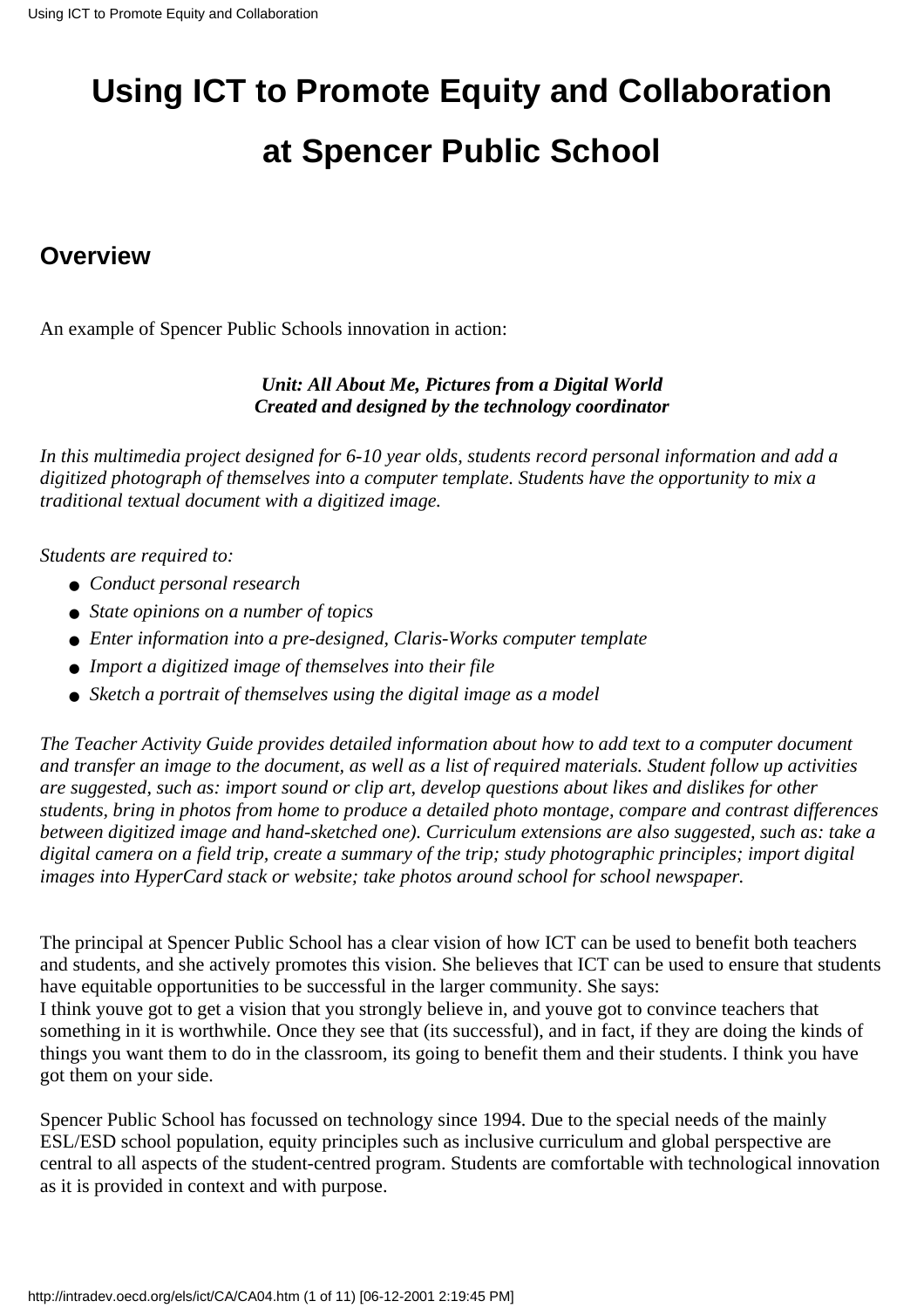The school s ICT infrastructure has recently had a massive influx as a result of being chosen to be part of the Innovative Models of Learning Project, funded by the Ministry of Education. In this project, Spencer will serve as a demonstration school for others in the province, showing how technology can be integrated into all aspects of the curriculum.

In the Spencer innovation, students work on collaborative projects using ICT. Teachers use cooperative learning strategies to enable students with a wide range of abilities and experiences to develop talents and skills in marketing and sales, public speaking, drawing and design, layout and technology, administration, entrepreneurialship, writing and editing.

Staff members at Spencer have developed a School Technology Plan (STP) as well as a Technology Use Plan (TUP) to support the school-wide focus on ICT. The STP consists of school-based goals for teachers and students, objective strategies, and timelines for implementation. The TUP outlines the various skills that will be taught at each grade level, and includes which application software will be used.

### **The Past**

The innovation at Spencer was originated to meet the needs of the school s increasing enrollment of children from third world countries. The administrative team created a framework to ensure success for all students by looking at innovative ways to develop ICT as a tool for learning. Equity principles such as inclusive curriculum and global perspective guided the development of the framework. The technology coordinator, the principal, a number of teachers and the former vice-principal all played key roles in originating the innovation. As the technology coordinator says,

(other teachers) have been very open to using technology in the classroom...it s really important to have teachers who have an affinity for this.

A number of barriers were overcome to reach where the school is now. Many of these barriers were technical in nature, such as computers and printers not working properly. These problems have been overwhelming for some teachers. The technology coordinator explains:

We have teachers who just have not had an opportunity to see how to integrate ICT... they ve sort of been overwhelmed with software or hardware glitches that have shown up. I wouldnt categorize them as resisters.

As part of the Ministry project, technicians have been hired to deal with these technical problems. Another barrier mentioned by the principal is the time lines provided by the Ministry for the project: The problem has been the time lines, which were very short for the Ministry demonstration project, and I dont know how much we can really demonstrate in three months.

A final barrier mentioned by the principal is administrative in nature. The school has had some difficulties dealing with the school board and the contracts provided by the board to order ICT resources. Dealing with the Purchasing Department, and resources not arriving when scheduled are also issues that had to be dealt with.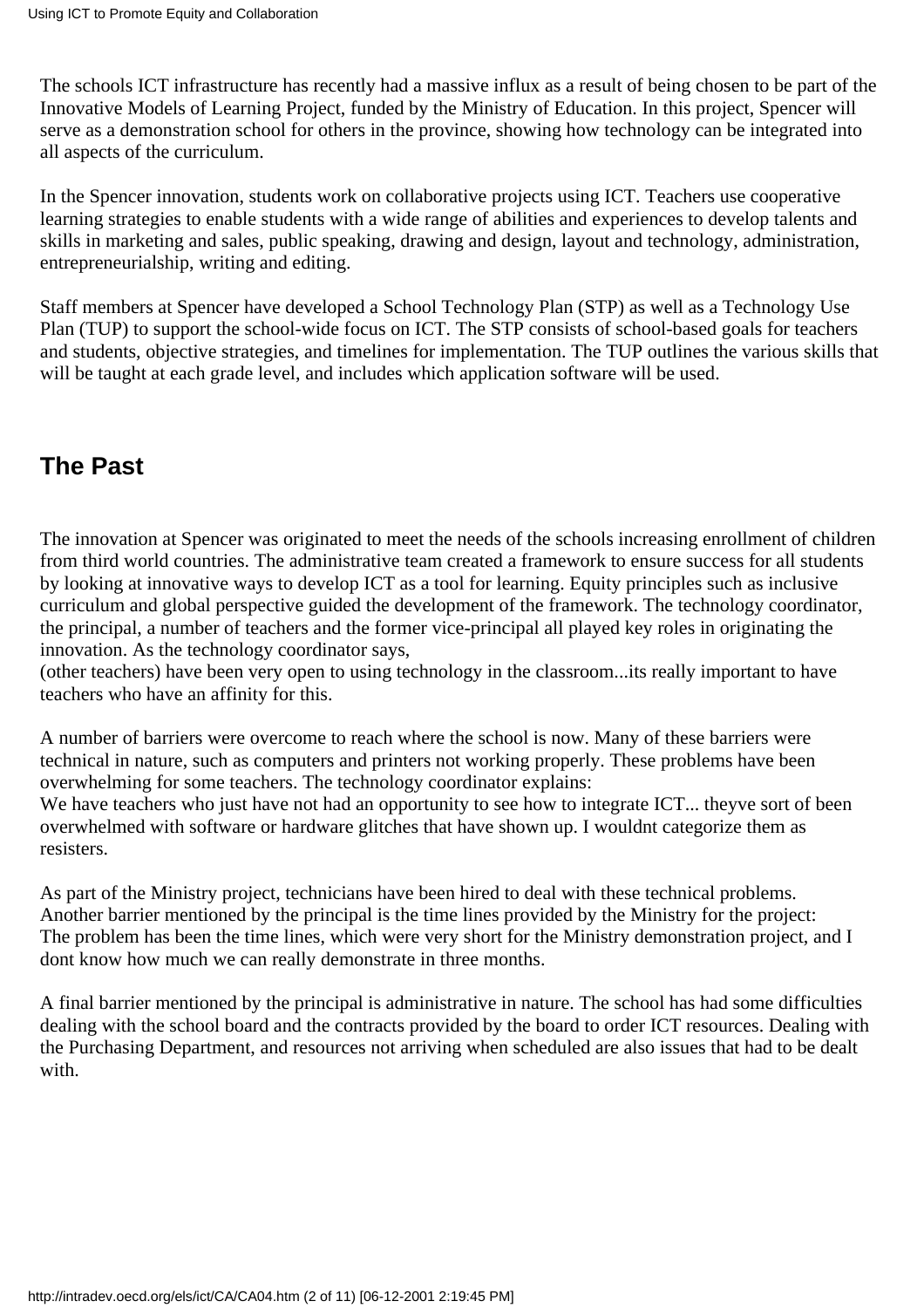### **The Present**

Spencer Public School s vision is to:

promote a dynamic and equitable learning environment, to enhance student achievement and to prepare students to be responsible citizens in the Canadian and global society through the implementation of Information and Computer Technology.

The principals vision for ICT in the school includes improving teacher effectiveness, improving outcomes for students, and increasing access to technology not only for the student, but for the community and for parents as well. She specifically wants to see a total integration of ICT with the curriculum, saying: We feel that this is going to give our student life chances in the 21<sup>st</sup> century that they might not ordinarily have had... But what we wanted to see really with the project was more integration so it s not just looked at as a tool and a toy which is fascinating...

Staff at Spencer believe that the implementation of ICT will benefit students, meet the needs of the community, and allow them to achieve the identified outcomes for students more effectively. A school goal is to ensure that students have equitable opportunities to be successful in the larger community, and staff use ICT to achieve this goal. For example, all students visit the school s Information Technology Centre on a weekly basis, where computer skills related to the classroom program are taught. The classroom teacher meets with the technology coordinator to ensure lessons are integrated and designed with an ICT focus.

ICT is used in language, social and environmental science, visual arts, technology, mathematics, science, music. Students use a variety of multimedia applications (e.g., digital camera, scanner, HyperCard, HyperStudio, etc.) to complete a range of projects that match the provincial curriculum. Using these applications, students design stacks, slideshows or presentations. Students also have access to e-mail accounts, and visit the schools Internet on the school board s Bulletin Board System (BBS).

According to the Principal s Survey, ICT is used to prepare students for future jobs, improve student achievement, promote active learning strategies, individualize student learning experience, encourage cooperative and project-based learning, develop student independence, and make the learning process more interesting.

Most teachers rate their ability to use a computer as fair. On the other hand, the technology coordinator is very skilled at computer use, has taken many computer courses (mostly on his own time), uses technology in his teaching and teaches others how to use it.

The school s ICT infrastructure has had a massive influx as a result of being chosen to be part of the Innovative Models of Learning Project, funded by the Ontario Ministry of Education. The ICT resources include:

- 40 WWW-accessible computers in the Learning Resource Centre (Imac, Digital machines), at least 4 in each classroom;
- 1 scanner, 1 external floppy drive in each classroom;
- digital cameras (3), data/video LCD projector access (3);
- additional drops in the classrooms, library and music room;
- 45-50 laptop computers for teachers, students and parents with access to wireless sources using Airport Wireless Technology;
- Software: internet and email, web site design, word processing, database, spreadsheet, HyperStudio, Wiggle Works, Print Publishing, Keyboarding; Language Arts, Social Sciences, Web Design, Mathematics/ Problem Solving, Science software.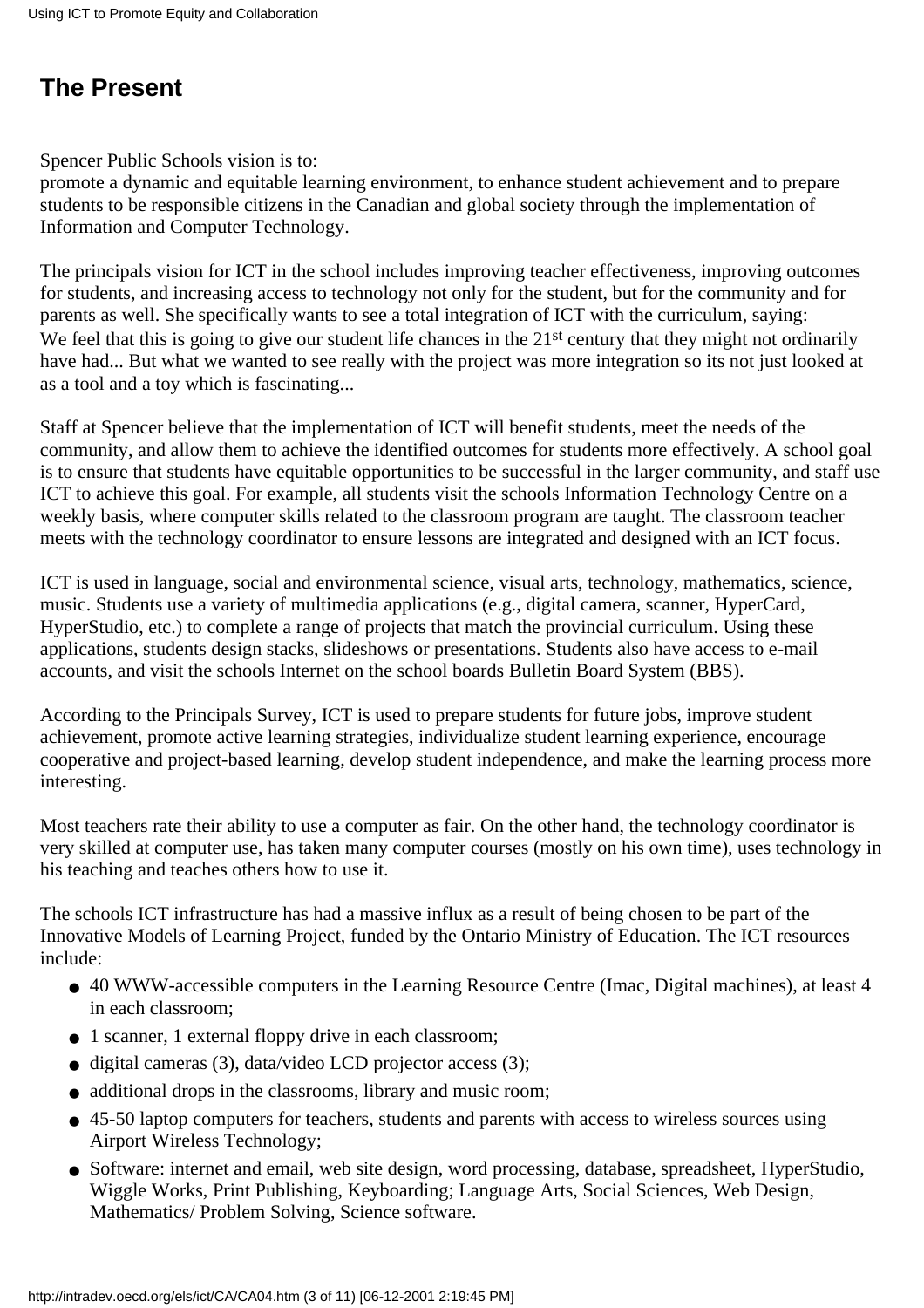The technology coordinator and a part-time technician on staff (funded through the Ministry project) provide most of the technical support. If they are unavailable, teachers contact Board technicians and wait for assistance. Most staff members expressed frustration at the lack of available technical assistance. The technology coordinator spends so much time on computer support that I cant get to a particular teacher that day and maybe 2 days...I feel it s a bit of a strain. Another teacher agrees, stating:

The technology coordinator has to run a library, run a computer lab, deliver prep and manage his own classroom. I did it every lunchtime, every recess, report card time, before school, after school, on weekends. They (the Ministry) are quick to say people have resistance, but they don t realize what s going on in the schools. Why wouldn t you have resistance?

Additional staff training will be provided through the Innovative Models of Learning Project, including:

- workshops with consultants for teachers with release time (School ICT Conference, software, hardware, web design, curriculum planner, multi-media equipment);
- grade 1, 2 and 5 teachers spend 30 minutes a week learning new skills to connect technology to the Ontario Music Curriculum;
- release time for teachers to visit other schools to view exemplary practices; 6 teachers will attend external PD sessions related to ICT.

### **Main Hypotheses**

## **Role of technology in educational innovation and improvement**

Evidence shows that the staff at Spencer view computers as a critical tool contributing to educational innovation and improvement. The principal feels that the goal is to use whatever works to support student learning, and computers play a huge role in achieving this goal. She says:

Our eventual goal is: does it enhance learning for students? Does it engage them in a way that we want them to be engaged? Does it allow them to do the kinds of manipulation of data that s going to support them in the long run? I dont look at it as something separate to my having access to a lot of textual materials. We hope that whatever we put into the classrooms, whatever infrastructure we have in place, its going to support student learning and it s going to make teachers more effective in what they do.

The teachers on staff agree that computers are a crucial part of the educational process. One teacher states: I think that (technology) is critical for the children in the future...it s critical to understand how to use it, to get information, to understand how to evaluate it so they can be informed learners. So if it (technology) can make it clearer, easier, can increase children s confidence, I will learn it and I will do whatever I can to do that.

Another teacher agrees with the view of computers as a tool, saying:

We are big believers of integration, of covering many parts of the curriculum ...for the kids to make the links between the curriculum and understanding...I see the computer as a tool to deliver these things provided you have the software and hardware to do it.

The principal feels that the recognition Spencer P.S. has received is due to its successful use of ICT. This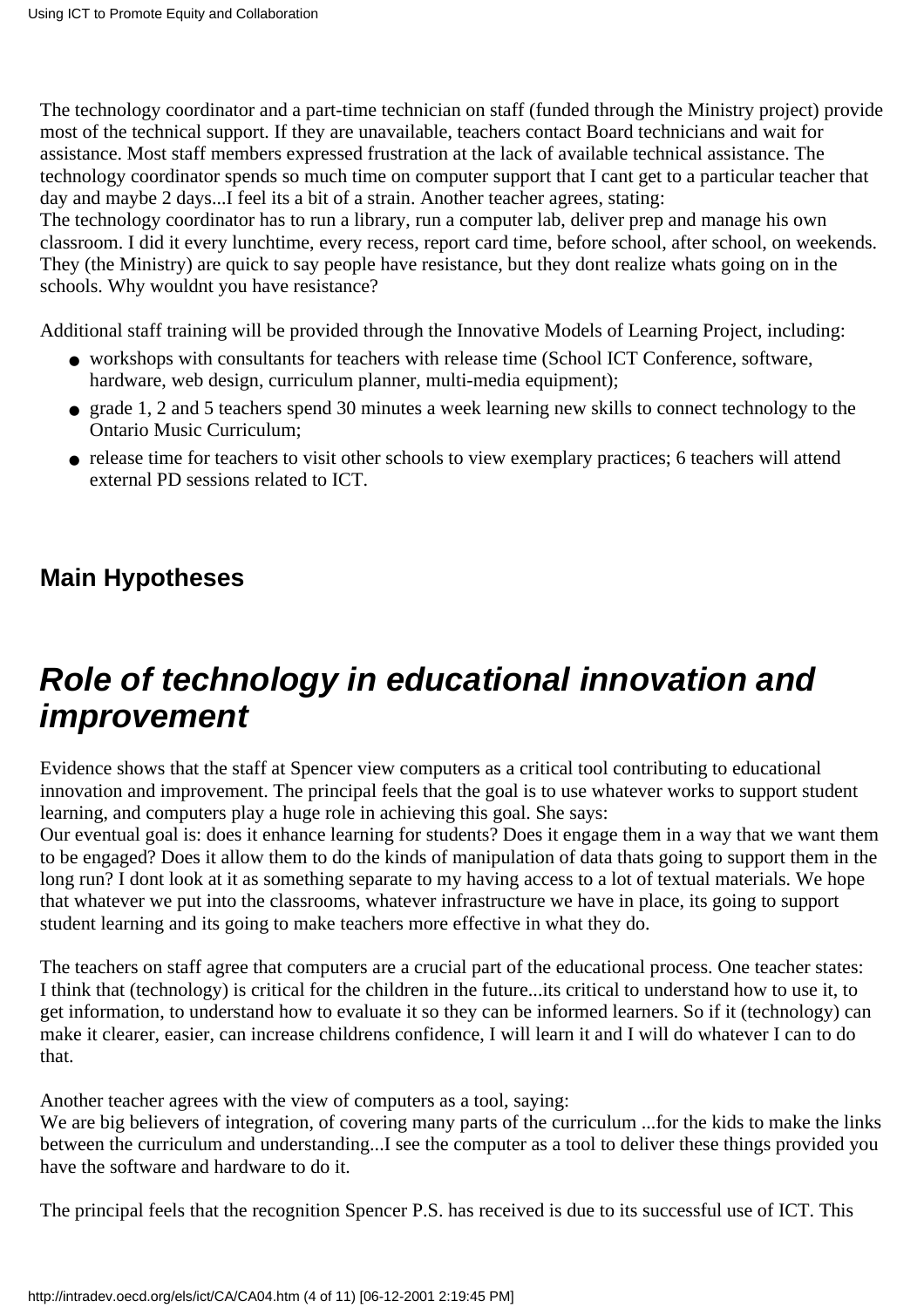recognition includes:

- Canada Award for Excellence Quality Education
- Reader s Digest Leadership in Education Awards National Leader (principal)
- Claude Watson Award for Teaching Excellence (several staff members)
- A number of awards recognizing exemplary school projects and the school s service to students and families
- Student presentations at equity and technology conferences
- Staff presentations to other educators (effective schools, equity, school improvement, ICT, etc.)
- Extensive media and public exposure (quality education, exemplary teaching practices, ICT, entrepreneurial partnerships, etc.)

## **Diffusion of the innovation**

The innovation at Spencer appears to follow the traditional diffusion pattern for innovations, with a small number of early adopters, institutionalization of the innovation with the majority on board and a small number of laggards who are late adopting the innovation. However, staff at Spencer feel that if teachers are provided with sufficient support to address fears of technology as well as technical problems, resistance to technology is not an issue they see resistance as fear and frustration, rather than attitude. As one teacher says:

I would not say there is resistance. I think that some teachers are really genuinely scared of technology...so as a technology leader in the school you sort of have to be a psychologist as well and support these teachers that dont have the experience and have some fear about it. There is a belief that teachers dont believe in technology, and I dont feel that anyone has said that. I think that they are just afraid because there hasn t been the PD...resistance is a genuine fear, not an attitudinal thing.

### Another teacher adds:

I think resistance to technology has occurred because of frustration of the effectiveness of the machines. And I think that s probably what has caused the most resistance...half the computers don t work or the printers dont work. After that occurs numerous times, people stop using. They can only tolerate so much of that.

The technology coordinator supports the view of the teachers on staff. He feels that with the appropriate training and technical support, resistance to technology will be a non-issue. He states: We really don t (have any resisters). I think that we have teachers who just have not had an opportunity to

see how to integrate it and perhaps it was not shown developmentally what skills or what tools or sub-skills they need to have. They ve sort of been overwhelmed with software or hardware glitches that have shown up.

The principal also agrees that the innovation at Spencer has followed the traditional diffusion pattern: On a staff there are people who are familiar with technology...and then you do have the ones that are a little more hesitant about getting on board. I can t say that we had a major problem, people are very honest and open about their comfort level and will go to the people who are more comfortable with it without feeling that they are inadequate in any way.

The principal also feels that she has served as a role model for reluctant teachers, since she herself is not very familiar with technology:

I am not a techie, and certainly they had a role model here who was in many ways at the beginning stages of learning how to use it. So I think they felt more comfortable because they had me also at the other end of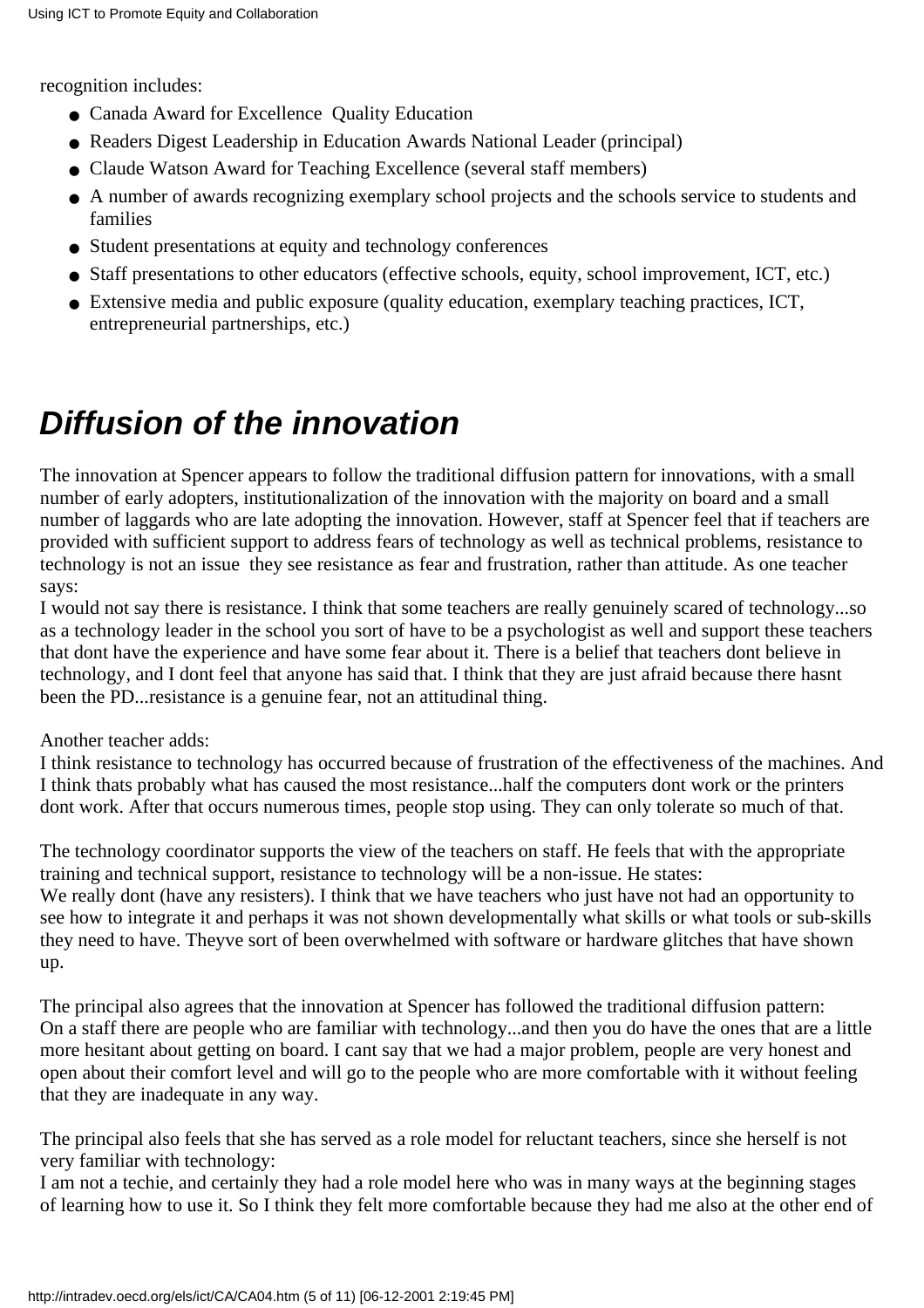the spectrum.

## **ICT implementation outcomes**

At Spencer, evidence shows that implementation of the innovation had depended both on staff competence and on the school s technological infrastructure. The principal feels that the amount and quality of available technology necessarily affects successful implementation of ICT. She says:

When you have limited resources you can do very limited things. Now that we have access to a fair amount of pretty advanced technology, we got into discussions with the staff...that there has to be some very definite correlation with aspects of either outreach into the community or certainly with the curriculum expectations as set up by the ministry...they have got to really focus on using the computer not just as something that the kids going through drills and practices, but I want to see some evidence of some connection with a unit of study...

She also feels that technical support and staff competence play crucial roles, adding:

I think you have to have the infrastructure in place so that people dont get frustrated. For example, technical support, software support. Certainly PD is going to be critical and providing teachers with the kind of release time that allows them to participate in the PD. If you don t get that, it s going to do nothing, it s going to remain at that superficial level...

The teachers at Spencer feel that their competence in integrating ICT into instruction and learning is crucial to the success of their students. One teacher explains that she teaches students how to use computers as she uses them, saying:

I use computers for word processing, I use a lot of spreadsheets and occasionally databases. I focus on these major applications in teaching kids, because I thought, well, that s what I use, and then more recently, using them more for telecommunications and the Internet.

Another teacher stresses that her skills will lead to positive academic value for her students, stating: Im excited to learn new skills and I think it will help me in that way and it will hopefully motivate them (students).

The technology coordinator supports the view that staff competence in integrating ICT determines successful implementation of ICT. He feels:

Learning begins with teachers, with people, and ends with people. If it s part of their input, it s part of their stimulus and then how effectively it becomes part of their stimulus and reality will determine how well they learn to access information, use information, communication information, and reflect on it.

He also adds:

I have a feeling that it will make a difference and improve the teaching as well as the learning if teachers are committed and use the technology, and can prove to themselves that it makes a difference and they will use it.

## **Student academic performance**

One of the principals goals is to give students opportunities that they might not ordinarily have as a result of their disadvantages. The belief at Spencer is that access to ICT ensures equity, and reduces the gap between advantaged and disadvantaged students. As a result, the school takes on a very important role in the lives of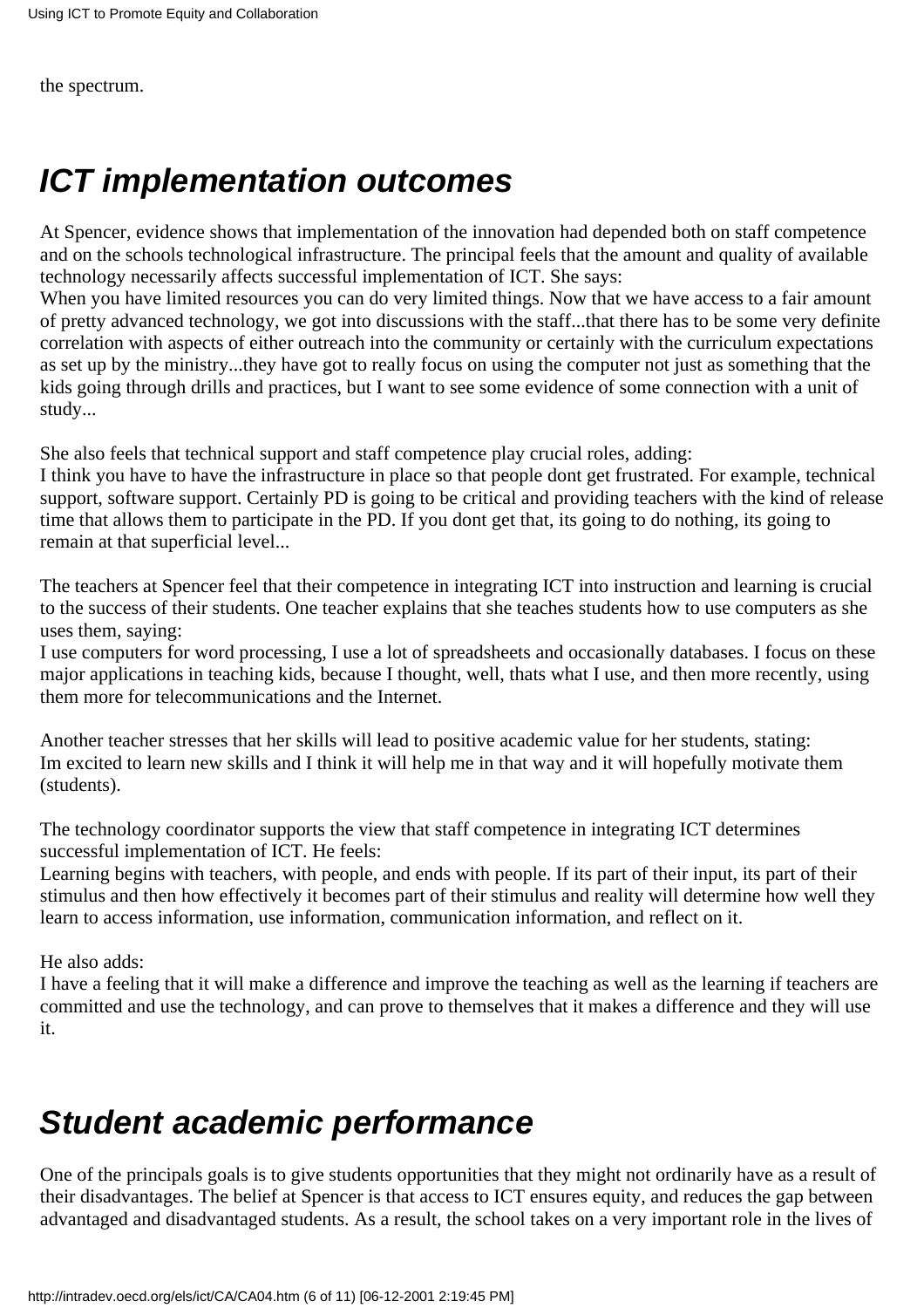the students.

The principal explains:

This is a community where the income levels are not very high, and access to technology is very limited, a lot of them are new immigrants. So they are still getting used to coming in and living in Canada. When we first got started on this venture to look at accessibility of technology, we thought that this was definitely an equity issue. The kids tend not to have access to technology or other life experiences. The school then became the focus for this community. So if it happened at the school, the kids would get it. If it didn t happen at the school they would not get it anywhere.

The former vice-principal at Spencer also feels that the ICT focus at the school will help close the gaps between high and low poverty students. She says:

You have bigger gaps between students who come from a school that does not have a strong ICT program and students who do not have computers at home. You are going to have a big gap between those, and schools that do have a strong program, and students who go home to computers...schools in lower socio-economic areas are disadvantaged.

## **Academic standards**

The principle is unable to say whether successful implementation of ICT will lead to the same or higher academic standards in spite of the quality of many ICT materials. The influx of technology and the support for the technology at the school is a recent development. She says:

If you come back 5 or 6 months from now, I think I would be able to answer (if technology has had an impact on academic rigor). Because there are limitations: if the server is down, or the computers break or the printer doesn t work...if you want me to respond to that for the past two or three years, I would have to say no...The frustration is so high because people would get excited about something and the printer would get jammed...and there was no one to help...I saw them using it in a very superficial way word processing and that kind of thing, rather than anything that was academically rigorous.

To ensure that students learn how to evaluate the quality of materials on the web, the technology coordinator teaches students critical thinking skills. Once these skills are developed, the variance in quality of materials on the web may not be as critical an issue. The technology coordinator says the following to his students: Go to the website, and get more information. Is it all true? Maybe yes, maybe no. You have to think all the time about whether the information matches what you know about people and the world. If youre not sure about what you see on the Internet, ask a friend, or go to the library and check a book.

### **Projection to the Future**

## **Sustainability**

The ICT innovation has been in place at Spencer since 1994. The innovation was originated to meet the needs of the school s increasing enrollment of children from third world countries. The administrative team created a framework to ensure success for all students by looking at innovative ways to develop ICT as a tool for learning. Equity principles such as inclusive curriculum and global perspective guided the development of the framework. All staff members interviewed feel the innovation will continue into the future.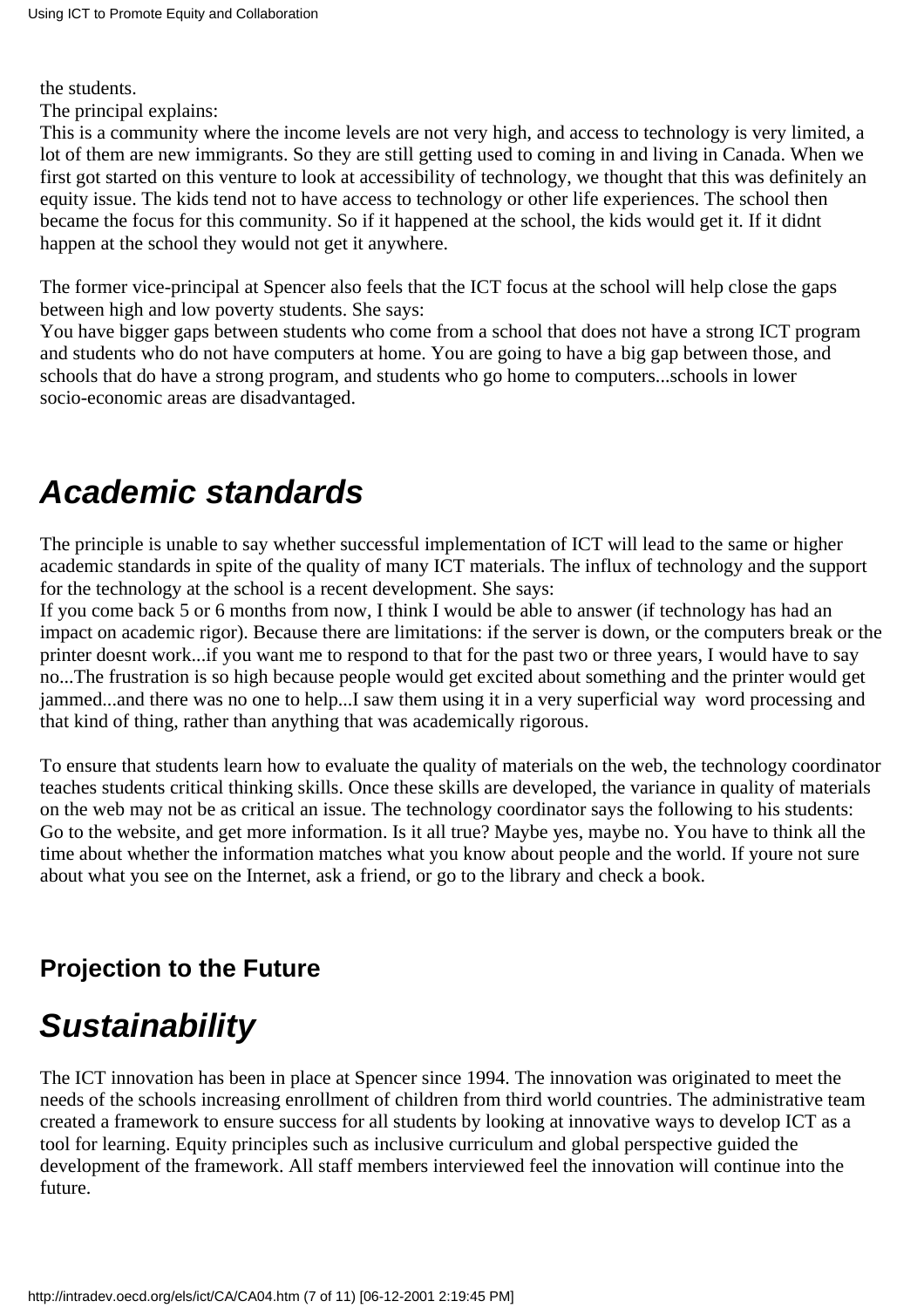The goals of the innovation are well-articulated and incorporated into the school s culture. The School Technology Plan guides school-wide decisions about ICT and includes goals for teachers and students, strategies and time lines for implementation. The Technology Use Plan is used to determine how technology will support school-based curriculum for students. These Plans are updated regularly, and are incorporated into all aspects of the school. In addition, teachers are committed to the innovation, and new teachers choose the school specifically for its technology focus. As the principal states,

The culture of the school supports innovation and enables people to take that lesson. And that s why the innovation works in this school.

The benefits to the innovation at Spencer are numerous. Technology allows teachers to be more organized, take leadership roles, become more empowered. It allows students to gain access to technology that they otherwise would have no access to (equity issue), develop leadership skills and learn a variety of useful computer skills. For example, through collaborative projects, students develop talents and skills in a range of areas, including marketing and sales, public speaking, drawing and design, layout and technology, writing, editing, and cooperative skills.

### *Transferability*

Professional development for teachers is essential to ensure the innovation is transferred effectively to other schools. The school leadership has to have a vision for the school, and must convince the staff to share that vision. As the principal says,

Your leadership has to be able to convince the staff that there is something in it for them...if you dont have the vision, it s not going to work. I think you have to be very focused in terms of exactly what you want to do.

The technology coordinator suggests:

The staff needs to determine what their needs are and what their strengths are and then work towards finding the resources to meet those needs and strengths...I think teachers teaching teachers is an ideal way. Teachers showing how a classroom teacher can deliver the curriculum expectations using ICT... Once the modelling is there some teachers will take it and run with it whereas others you really have to hold their hand to get them through the process.

Money for the massive influx of technology present at Spencer is not readily available for other schools. However, if the school leadership has a vision for the use of technology, and can get staff to share that vision, the innovation can be carried out with available technology. Technical and software support is essential.

Certainly the hardware is transportable, so is the software. But whether the actual outcomes at the end of it will be the ones that you are looking for, I think is not entirely dependent on hardware and software. If you don t have the thinking, and you don t have the vision...it s not going to work.

Finally, ICT technical support is essential to the innovation:

You need to have the infrastructure in place so people dont get frustrated, for example, technical and software support.

### **Appendix A**

### **Methodology**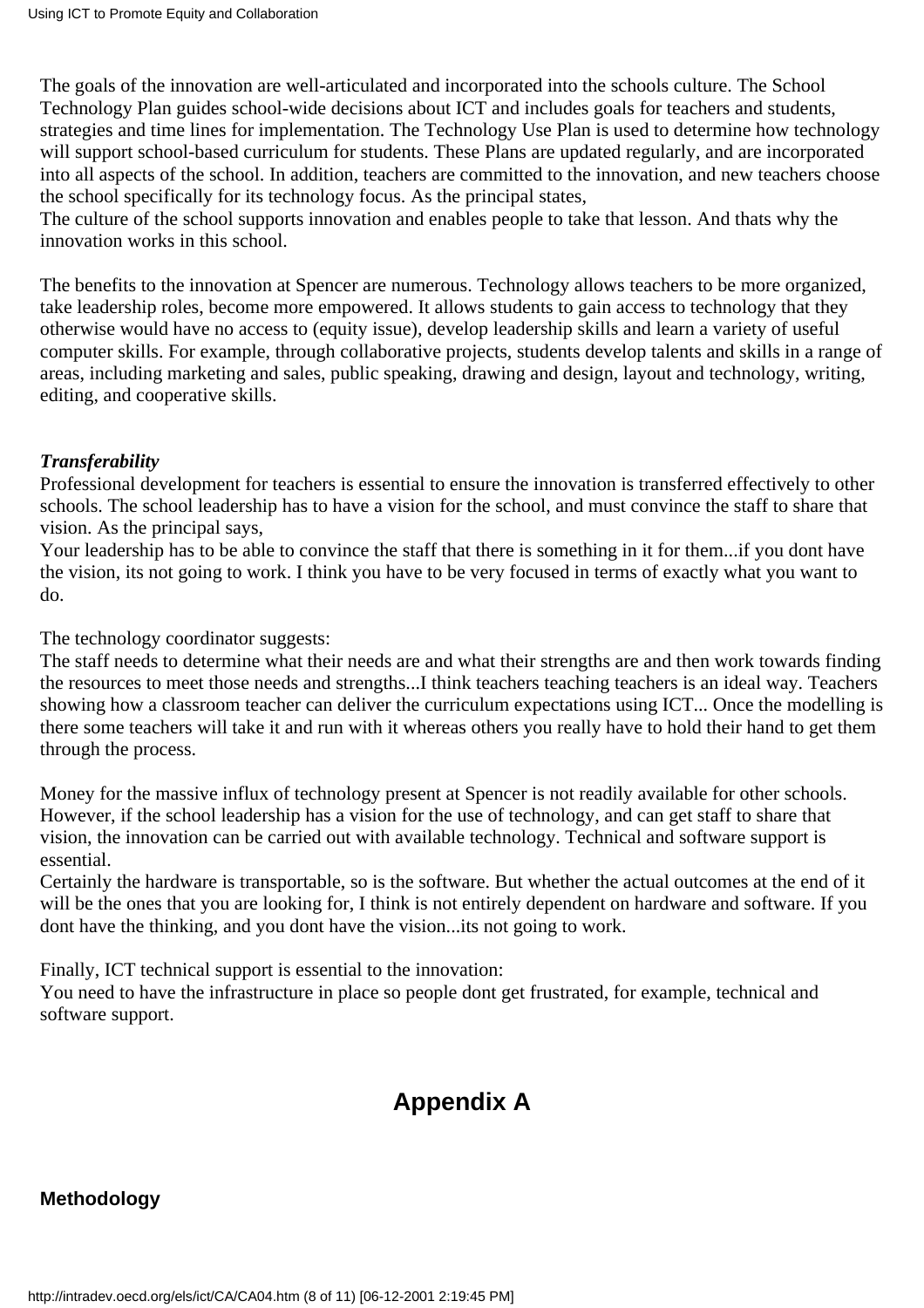" 3 researchers spent 5 days at Park

#### *Amounts and types of data*

Classroom observations

- 3 classrooms (1 hour each)
- completed Classroom Observation Guidelines
- collected documentation related to observations

School observations (atmosphere)

- 1 morning

Photographs

- school
- classrooms

#### Documentation

- Technology Projects binder
- Permission forms
- Student Agenda book
- School web site information
- School profiles
- School newsletters
- Partnership documentation
- Board-wide testing program information
- Report card samples
- Map/school layout
- Sample communications from principal to teachers (e-mail)
- Census information for township
- Performance Appraisal Program documentation (teachers)
- Strategic Planning Process Action Plan documentation
- Staff Handbook

Surveys

- Principal Questionnaire
- Technical Questionnaire (2)
- ICT Practices Survey for Teachers
- Your Teaching Philosophy Survey

#### *Interviews*

Two teacher groups, two student groups, parents and the school principal were interviewed. **Appendix B**

#### ICT Practices Survey for Teachers 7 surveys returned

How comfortable are you with using a computer to do each of the following? (1=very comfortable, 2=comfortable, 3=somewhat comfortable, 4=not at all comfortable)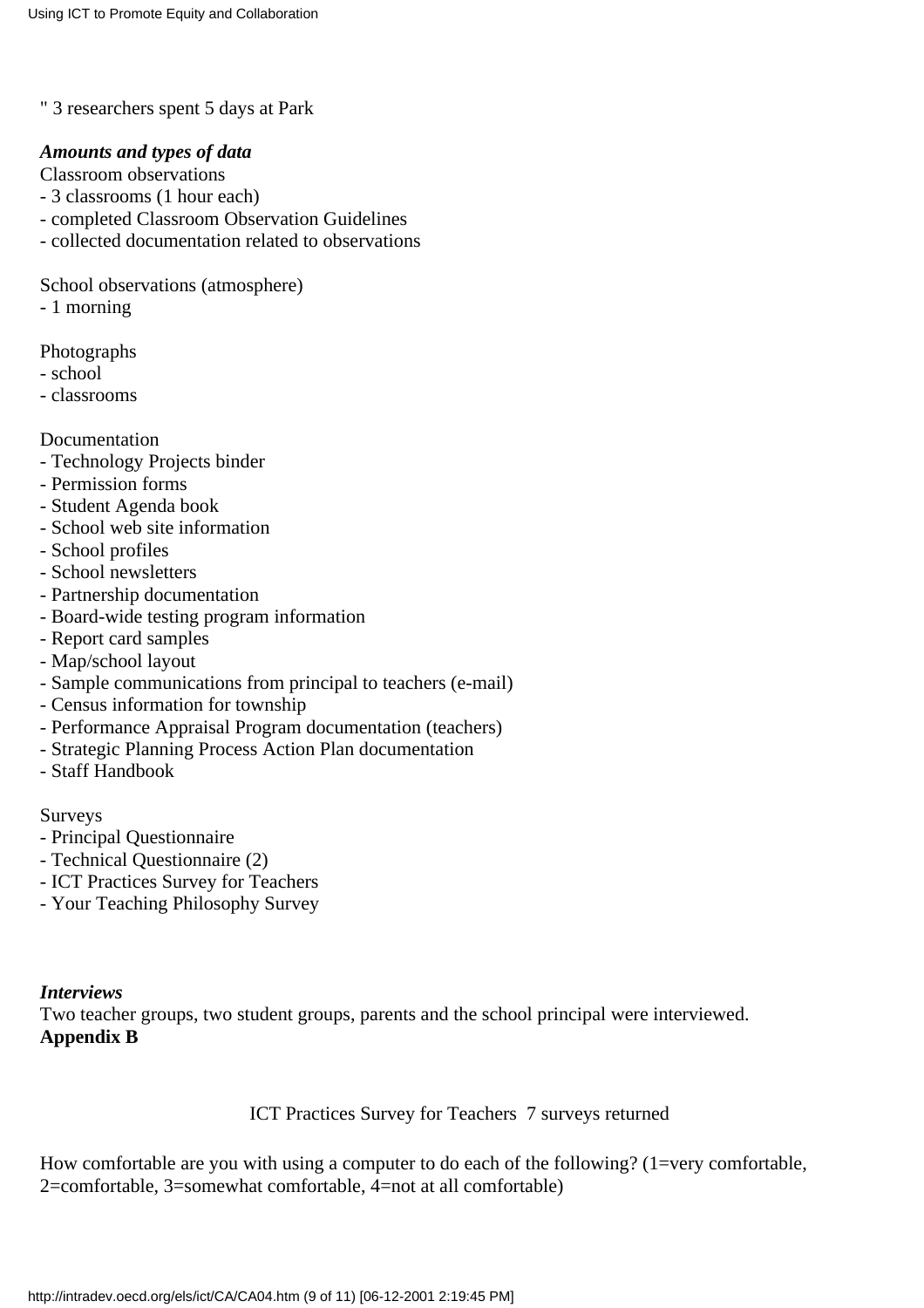#### 1 2 3 4

| Write a paper                     |  |  |
|-----------------------------------|--|--|
| Search for information on the WWW |  |  |
| Create and maintain web pages     |  |  |
| Use a data base                   |  |  |
| Send and receive e-mail           |  |  |
| Programming                       |  |  |
| Draw a picture or diagram         |  |  |
| Present information               |  |  |

During the past year, how often did your students on average do the following for the work you assigned?  $(1=$ several times each week; 2=several times each month; 3=a few times; 4=never) 1 2 3 4

| Use the WWW                           |  |  |
|---------------------------------------|--|--|
| Create web pages                      |  |  |
| Send or receive e-mail                |  |  |
| Use a word processing program         |  |  |
| Use a computer to play games          |  |  |
| Use a spreadsheet                     |  |  |
| Use a graphics program                |  |  |
| Join in an on-line forum or chat room |  |  |
| Use a presentation program            |  |  |
| Use an instructional program          |  |  |
| Other computer uses                   |  |  |

How would you rate your ability to use a computer? Good Fair 6 Poor

Was student computer use every evaluated for grading? Yes 3 No 2

If you assigned WWW searching, how much freedom did you allow students in locating sites to visit? No restrictions Some restrictions 1 Designated sites only 2

Did you create or modify a Web site with any of the classes that you taught? Yes No 5

What portion of the computer use in your classes was directly related to the course content? All Most 1 Some 4 Very little

What portion of the computer use that you assigned was done by students individually? All Most 2 Some 2 Very little 1

How often did you use a computer at home for preparing for teaching? Several times a week 3 Several times a month 1 A few times 1 Never 1